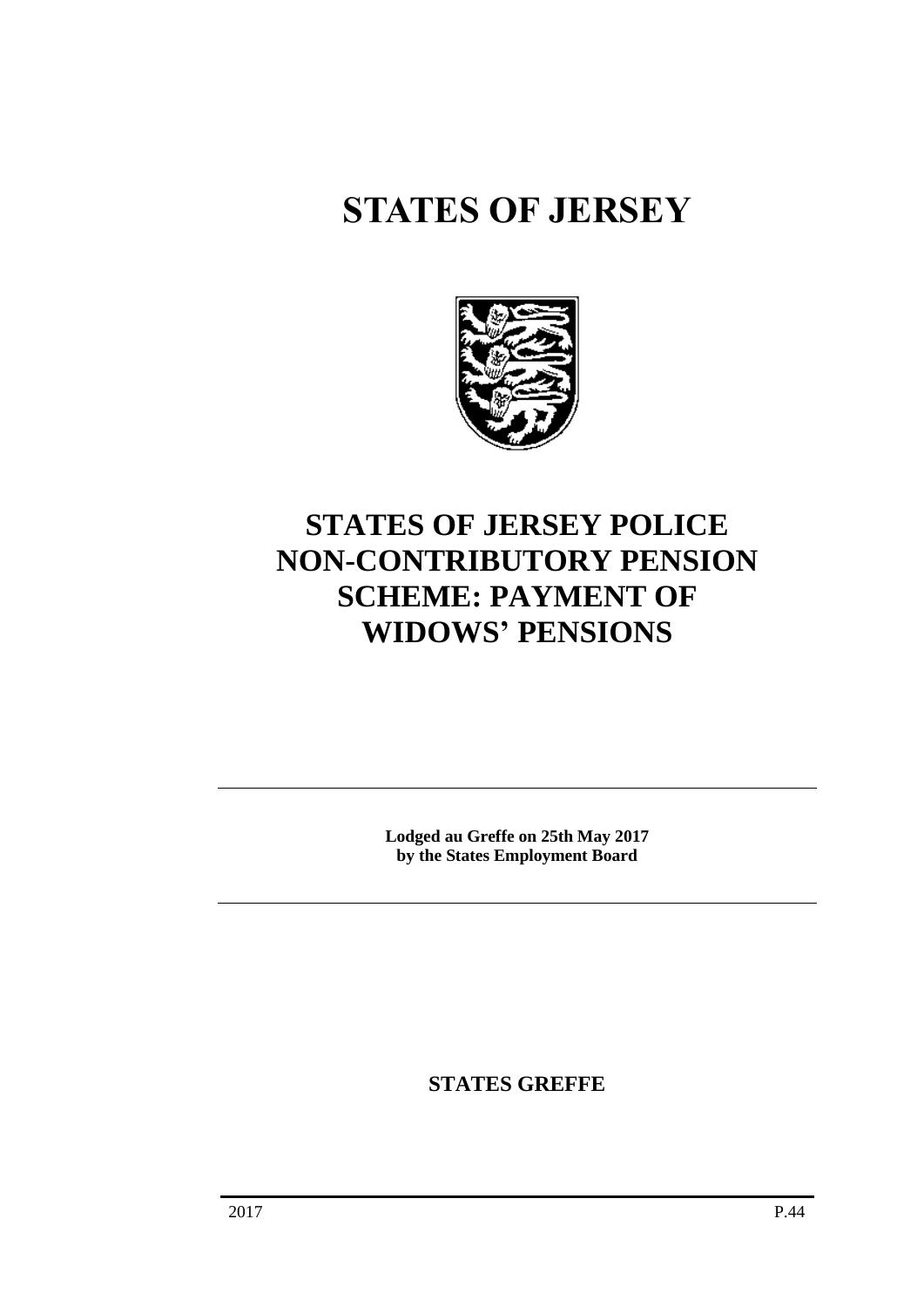## **PROPOSITION**

### **THE STATES are asked to decide whether they are of opinion**

that, in respect of Police Officers who after 31st December 1967 remained members of the Police Non-Contributory Pension Scheme, the Chief Minister should be able to award a pension to widows of such Police Officers, taking account of practice existing in regard to the award of such pensions as of that date, and that payment of such pensions shall be made out of the Consolidated Fund.

#### STATES EMPLOYMENT BOARD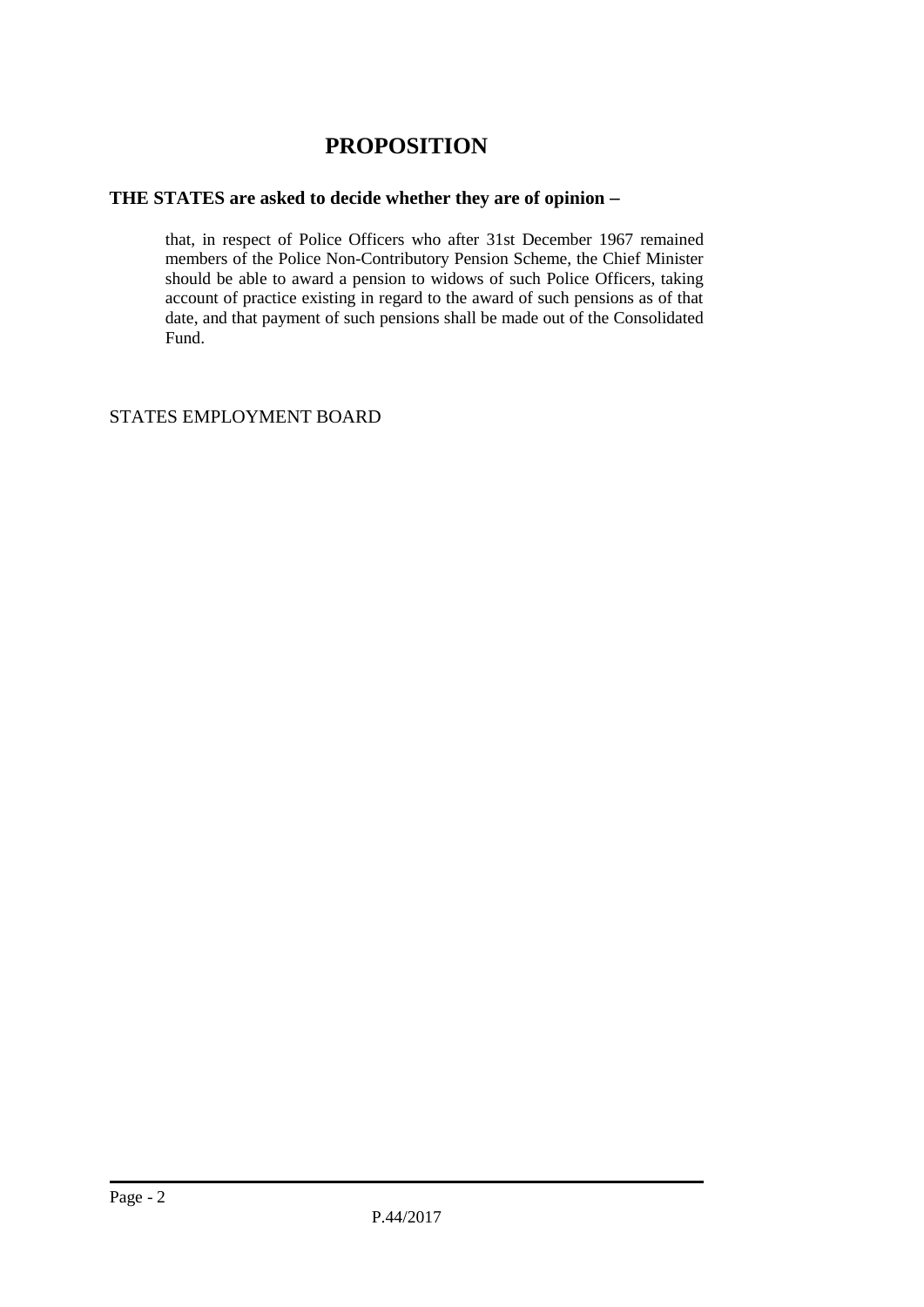#### **REPORT**

Under the Police Non-Contributory Pension Scheme (which was closed to new members on 1st January 1968) there was no automatic right to a widow's pension. However, the widow of a deceased police officer could make an individual request for a pension which could be awarded at the discretion of the Defence Committee.

When the contributory pension scheme, the Public Employees Contributory Retirement Scheme ("PECRS") was introduced in 1968, a small number of police officers (believed to be 11 in number at the time that PECRS was introduced) were permitted to remain in the previous non-contributory pension arrangement. The legal basis for doing this at the time is unclear, but any doubts were removed by the Police Force (Jersey) Law 1974, which regularised the position.

The Proposition concerns the position of a small number of widows and future widows, and arises out of a legitimate expectation by the police officers concerned that the grant of a widow's pension would be considered, with this expectation continuing in respect of those who remained in the non-contributory scheme after 1st January 1968.

#### **Background**

The non-contributory pension arrangement did not include a provision for widows' pensions, but rather, the routine practice of the Defence Committee was to consider individual requests for the provision of a widow's pension and to generally maintain oversight of the payment of all such widows' pensions.

Payment of pensions was authorised by means of Acts of the States following recommendations of the Defence and Establishment Committees, with the formal Proposition to the States being made through the offices of the Establishment Committee. The possibility of creating a right to a widow's pension was considered in 1956 by the Defence Committee, but the Minutes of their meetings show that the Committee decided to continue with the approach set out above.

The right not to grant a pension was reserved, although the practice was to agree requests. It was kept as a matter of moral rather than legal responsibility, with the expectation that applications would be considered, but with no positive expectation of widows' pensions being granted. The inference is that the Defence Committee thought it best not to commit to the expense of paying pensions, but to continue to allow flexibility.

Following an Act of the States dated 11th September 1962, permission of the States ceased to be sought for the grant of widows' pensions, and the decision was taken by the Defence Committee and subsequently paid from the Establishment Committee's pension budget.

Under the non-contributory scheme there was no legal entitlement to a widow's pension, and this was understood by the officers concerned. There was, however, an expectation that the grant of a pension would be considered, and this expectation continued in respect of those who remained in the non-contributory scheme after 1st January 1968. These police officers and widows have a legitimate expectation that consideration will be given to the exercise of the discretion by whoever is legally capable of making the decision. Due to the rescindment of the Act of 11th September 1962, only the States Assembly may provide awards, and the Assembly cannot be subject to such an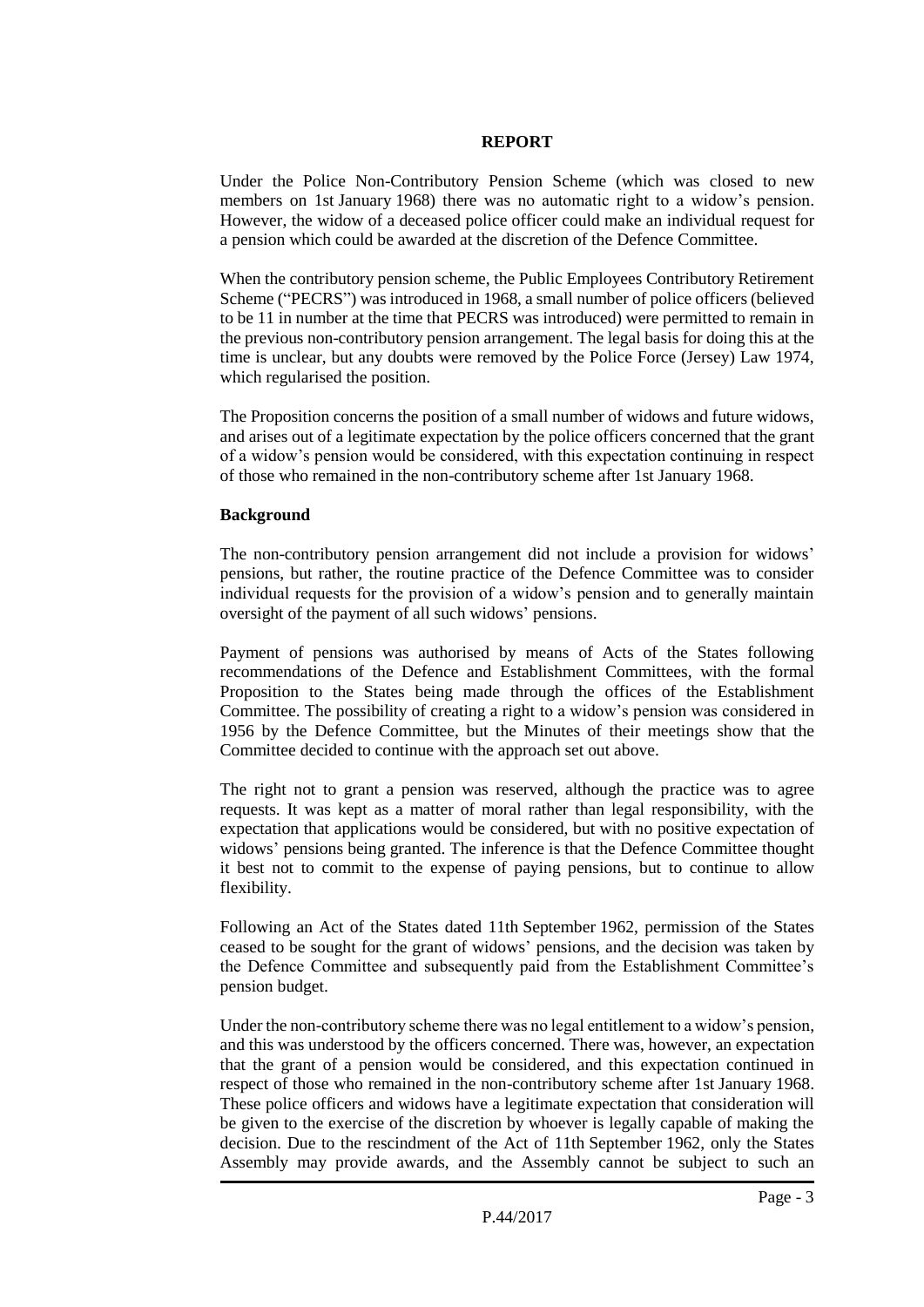expectation as to its proceedings. Such an expectation can apply to the Chief Minister as successor to the Establishment Committee. Now alerted to the issue by reason of a claim being made, the Chief Minister should be in a position to be able to consider whether or not to make a recommendation, being in the same position that the Establishment Committee was prior to 11th September 1962.

In recent years there have been no requests for a widow's pension under the Police Non-Contributory Pension Scheme, and so there is no established method or policy for awarding a widow's pension. However, it is now necessary to establish how a recent claim and any future claims should be considered.

#### **Implications of Proposition as a precedent**

It is common for historic pension schemes not to provide for benefits that would be considered routine today. Pension rights accrued prior to the 1990s, for example, would routinely make different provisions for men and women, widows and widowers. As pension benefits are funded from contributions, it is not possible to simply rewrite schemes in order to modernise them retrospectively so that contributions paid years ago can receive greater benefits.

The present case is unusual. Were it a matter of the injustice of the Police Non-Contributory Pension Scheme making no legal provision for widows' pensions, then there would be no basis for paying benefits beyond those for which the scheme provided. However, in the present case, it was settled administrative procedure to consider paying widows' pensions, and the grant of those pensions was the norm, although never guaranteed. On the best evidence available, the police officers who remained in the noncontributory scheme believed that this arrangement would continue. There is no evidence of them being told otherwise.

This Proposition would reinstate the former position to recognise their legitimate expectation that an application for a widow's pension would be given due consideration.

#### **Requirement to take account of contemporary practice**

As the purpose of this Proposition is to uphold a legitimate expectation that police officers had when they chose to remain in the non-contributory scheme as of 31st December 1967, it is appropriate that the Chief Minister should take account of the practice of the time when awarding pensions. The wording of the Proposition reflects this.

#### **In respect of the legal consequences**

There is no legitimate expectation that a pension will be paid. It is plain that there was never a representation as to a legal entitlement.

Nonetheless, those who remained in the non-contributory scheme had a legitimate expectation that a decision would be made – at whatever level was from time to time legally allowed to make the decision – as to whether a pension would or would not be granted.

The Chief Minister, as successor to the Establishment Committee, has a duty to consider making the recommendation.